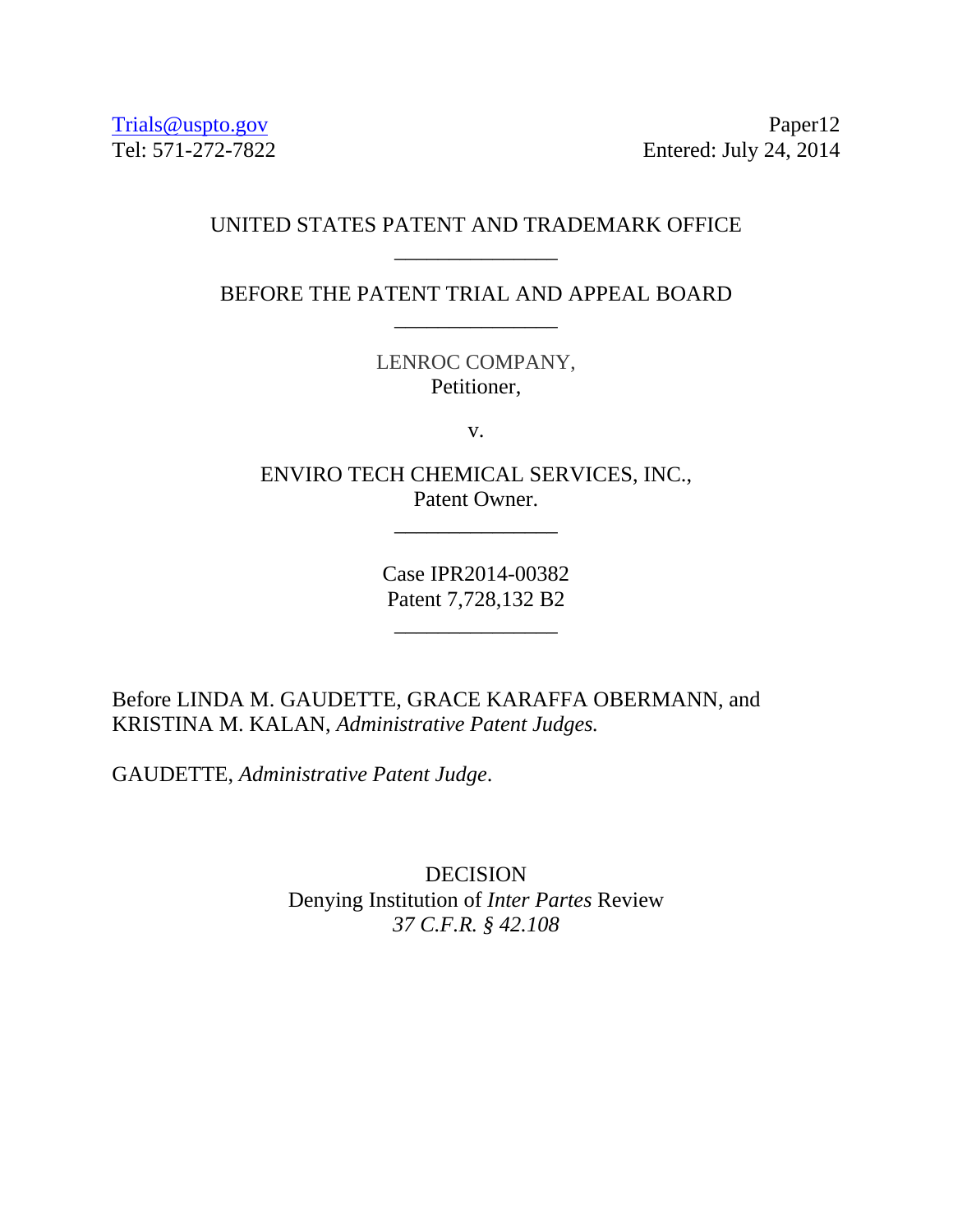### I. INTRODUCTION

On January 27, 2014, Lenroc Company ("Petitioner") filed a Petition (Paper 1, "Pet.") to institute an *inter partes* review of claims 1-12 (the "challenged claims") of U.S. Patent No. 7,728,132 (Ex. 1001, "the '132 patent"). 35 U.S.C. §§ 311-319. Enviro Tech Chemical Services, Inc. ("Patent Owner") timely filed a Preliminary Response (Paper 7, "Prelim. Resp."). We have jurisdiction under 35 U.S.C. § 314, which provides that an *inter partes* review may not be instituted "unless . . . there is a reasonable likelihood that the petitioner would prevail with respect to at least 1 of the claims challenged in the petition." Upon consideration of the Petition and Patent Owner's Preliminary Response, we determine Petitioner has not established a reasonable likelihood that it would prevail in showing the unpatentability of at least one of the challenged claims. Accordingly, the Petition is denied under 35 U.S.C. § 314(a) for the reasons that follow.

### II. BACKGROUND

#### *A. Related Matters*

Neither Petitioner nor Patent Owner indicates it is aware of another judicial or administrative matter that would affect, or be affected by, a decision in this proceeding. Pet. 1; *see generally* Prelim. Resp.

#### *B. The '132 Patent (Ex. 1001)*

The '132 patent relates to methods for preparing a composition for use in stabilizing chlorinated water to sunlight decomposition. Ex. 1001, Abstract. At the time of the invention, it was known in the art that cyanuric acid is an effective chlorine stabilizer, *id.* at 1:33-36, and that, due to its more neutral pH, monosodium cyanurate is preferred over cyanuric acid for UV stabilization in outdoor chlorinated pools and fountains, *id.*at 2:4-7. According to the '132 patent,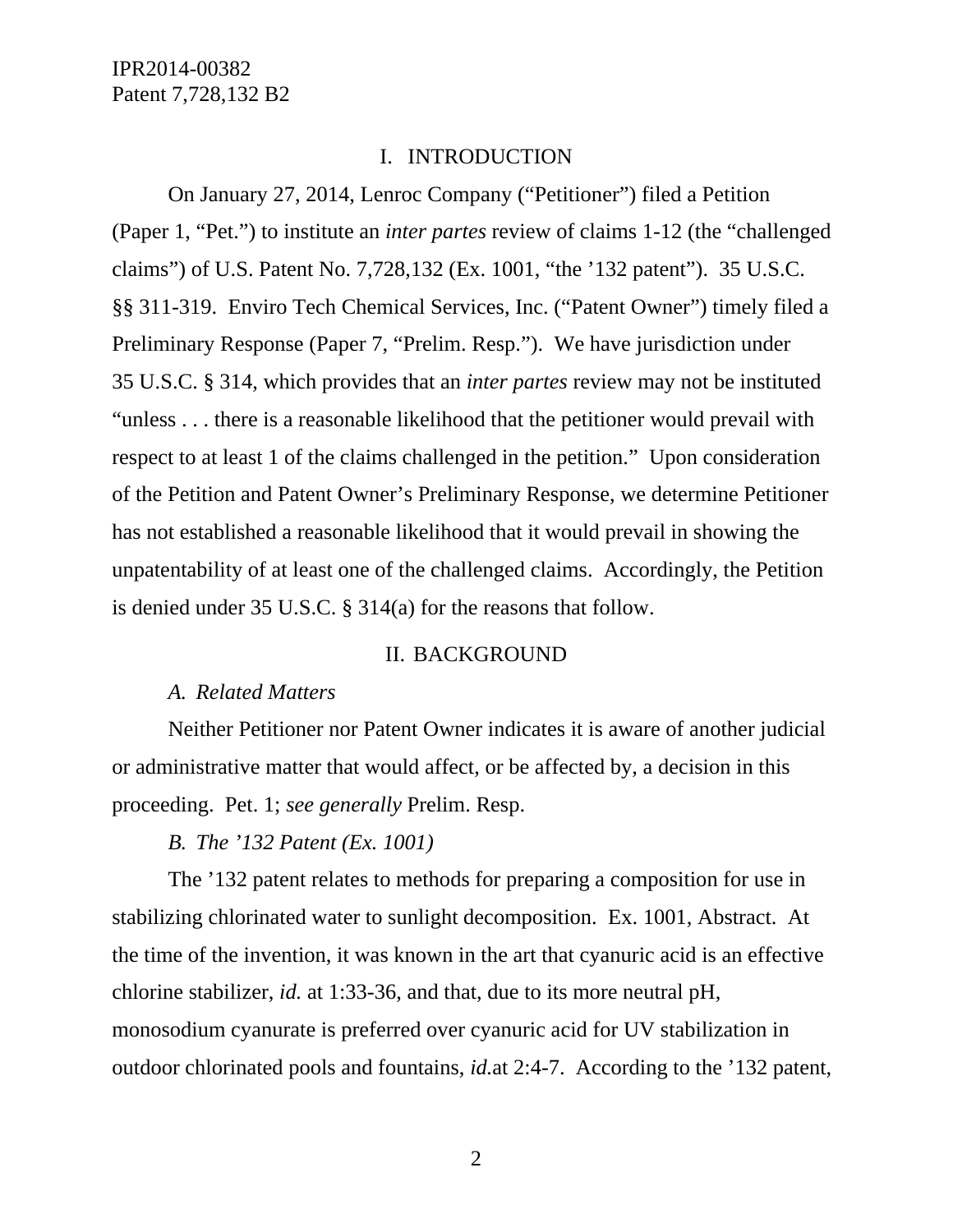at the time of the invention, it was known in the art to treat chlorinated water with both powder and slurry forms of monosodium cyanurate. *See generally id.* at 2:8- 3:14. The '132 patent describes known methods of producing commercial quantities of monosodium cyanurate powder as inefficient and costly. *Id.* at 2:10- 24. Monosodium cyanurate slurries produced by known methods, such as the method disclosed in Jany, are described as difficult to use due to their high viscosity and tendency to dewater (separate) in a container. Ex. 1001, 2:50-3:22.

The inventive methods of the '132 patent are said to overcome the aforementioned drawbacks of the prior art methods and products produced thereby. *Id.* at 3:27-40. The '132 patent describes methods for preparing both slurry and dry, solid monoalkali metal cyanurate materials. *Id.* at 6:43-10:3. The slurry and dry, solid materials are prepared from monoalkali metal cyanurate wetcakes, made by blending:

(1) monoalkali metal base with a slurry made of water and either cyanuric acid wetcake or dry, virgin cyanuric acid, *id.* at 4:48-55;

(2) monoalkali metal base, preferably in a dry, solid form, with cyanuric acid wetcake, *id.* at 6:60-63, 9:8-9; or

(3) dry, virgin cyanuric acid with

(a) an aqueous solution of a monoalkali metal base, *id.* at 7:5-6, 9:19- 20, or

(b) sufficient water "so that it can be processed as if it were cyanuric acid wetcake," and a monoalkali metal base, preferably in a dry, solid form, *id.* at 7:3-5, 9:17-19.

A slurry of monoalkali metal cyanurate is prepared by introducing the monoalkali metal cyanurate wetcake to water under high speed mixing or homogenization. *Id.* at 5:23-25, 7:21-23. A dry, solid monoalkali metal cyanurate is prepared by drying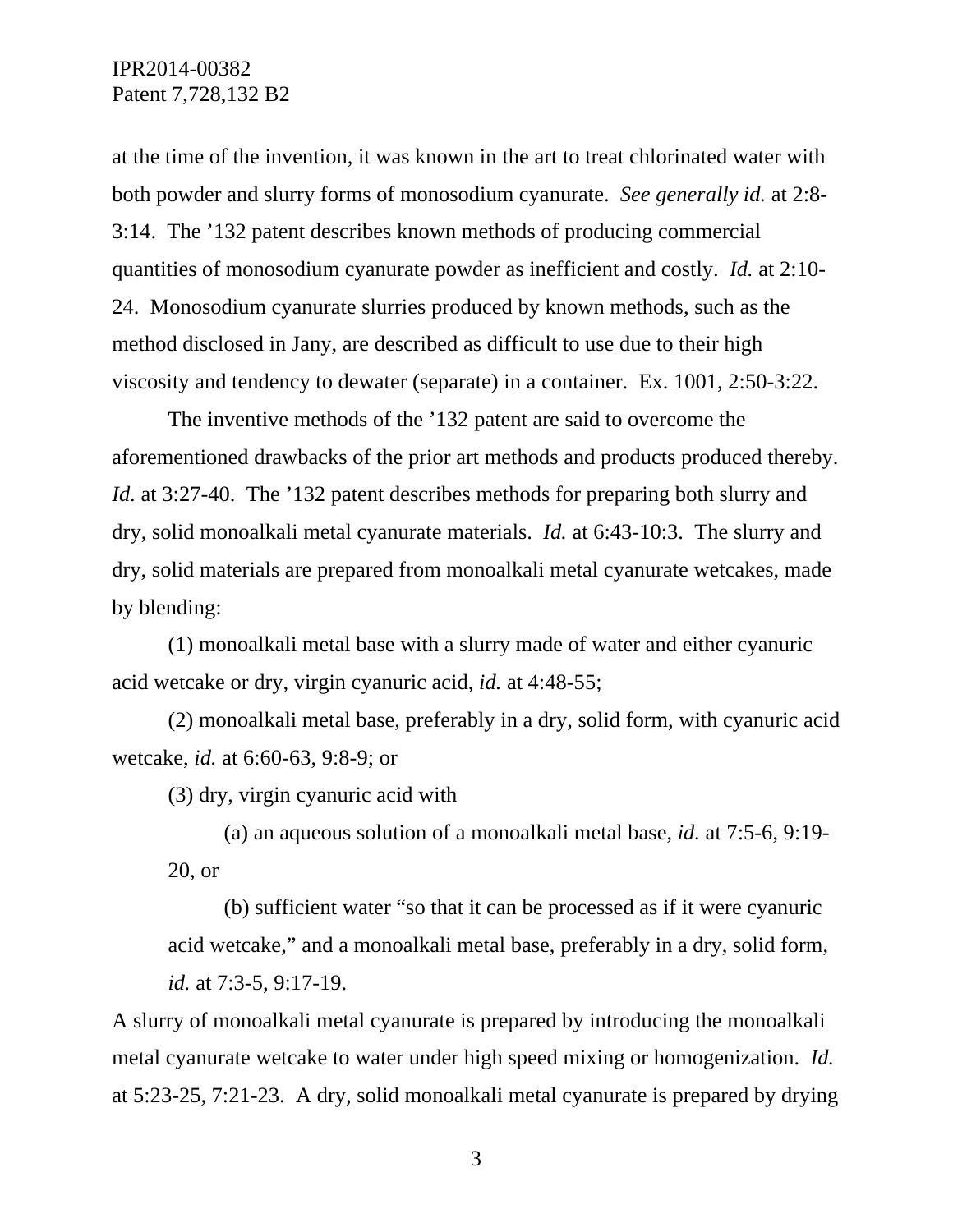the monoalkali metal cyanurate wetcake using any suitable means such as "a fluidized bed dryer, a flash dryer, a double-cone vacuum tumble dryer, a rotating circular tray dryer . . . , and an atmospheric tray dryer." *Id.* at 9:35-39.

*C. Illustrative Claims* 

Challenged claims 1-5 and 10 recite "method[s] for preparing a slurry of a monoalkali metal cyanurate." Ex. 1001, claims 1 and 10. Challenged claim 6 depends from claim 1, and recites "[a] monoalkali metal cyanurate slurry prepared according to the method of claim 1." *Id.* at claim 6. Challenged claims 7-9, 11, and 12 recite "method[s] for preparing a dry, solid monoalkali metal cyanurate." *Id.* at claims 7, 11, and 12.

Claims 1 and 11, reproduced below, are illustrative of the claimed subject matter:

1. A method for preparing a slurry of a monoalkali metal cyanurate, comprising:

(a) Blending cyanuric acid wetcake with a monoalkali metal base to form a wetcake of a monoalkali metal cyanurate without dispersing the cyanuric acid wetcake in an aqueous medium prior to blending; and

(b) Introducing said monoalkali metal cyanurate wetcake to water, under high speed mixing, to form a slurry of a monoalkali metal cyanurate having a viscosity of less than 131 centiStokes, wherein said water contains a suspension agent in an amount sufficient to increase its viscosity.

11. A method for preparing a dry, solid monoalkali metal cyanurate, comprising:

(a) Forming a wetcake of monoalkali metal cyanurate by blending cyanuric acid or cyanuric acid wetcake with a monoalkali metal base; and

(b) Drying the formed wetcake of monoalkali metal cyanurate.

*D. Evidence Relied Upon* 

Petitioner relies upon the following references, as well as the Declaration of

Kurt F. Stephan, executed January 24, 2014 (Ex. 1006, "Stephan Declaration"):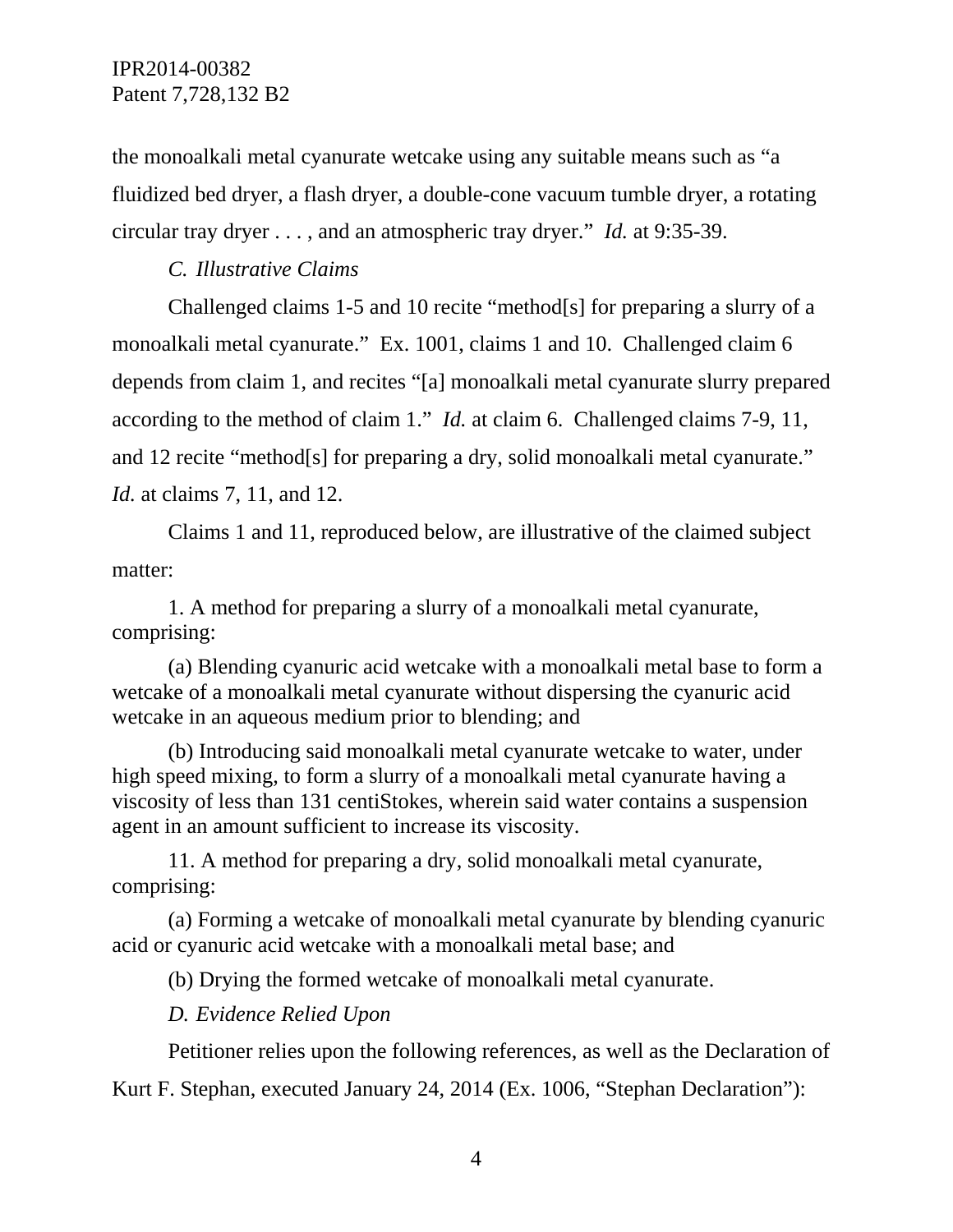| <b>References</b> | <b>Patents/Printed Publications</b> | <b>Exhibit</b> |
|-------------------|-------------------------------------|----------------|
| Stephan           | U.S. Patent No. 8,067,587 B2        | 1002           |
| Jany              | U.S. Patent No. 6, 207, 177 B1      | 1004           |
| Joonan            | U.S. Patent No. 4,233,444           | 1005           |

# *E. Asserted Grounds of Unpatentability*

Petitioner challenges the patentability of the '132 patent claims based on the following grounds:

| <b>References</b>            | <b>Basis</b> | <b>Claims challenged</b> |
|------------------------------|--------------|--------------------------|
| Stephan                      | \$102(e)     | 7 and 9-12               |
| Stephan and Jany             | \$103(a)     | 10                       |
| <b>Stephan and Doonan</b>    | \$103(a)     | 11 and 12                |
| Stephan, Doonan, and<br>Jany | \$103(a)     | $1-9$                    |

## III. CLAIM CONSTRUCTION

## *A. Legal Standard*

Claims of an unexpired patent are interpreted using the broadest reasonable construction in light of the specification of the patent. *See* Office Patent Trial Practice Guide, 77 Fed. Reg. 48,756, 48,766 (Aug. 14, 2012); 37 C.F.R. § 42.100(b). We determine that, for purposes of this Decision, the only claim language requiring express construction is the term "wetcake," recited in each of the challenged independent claims: 1, 7, and 10-12.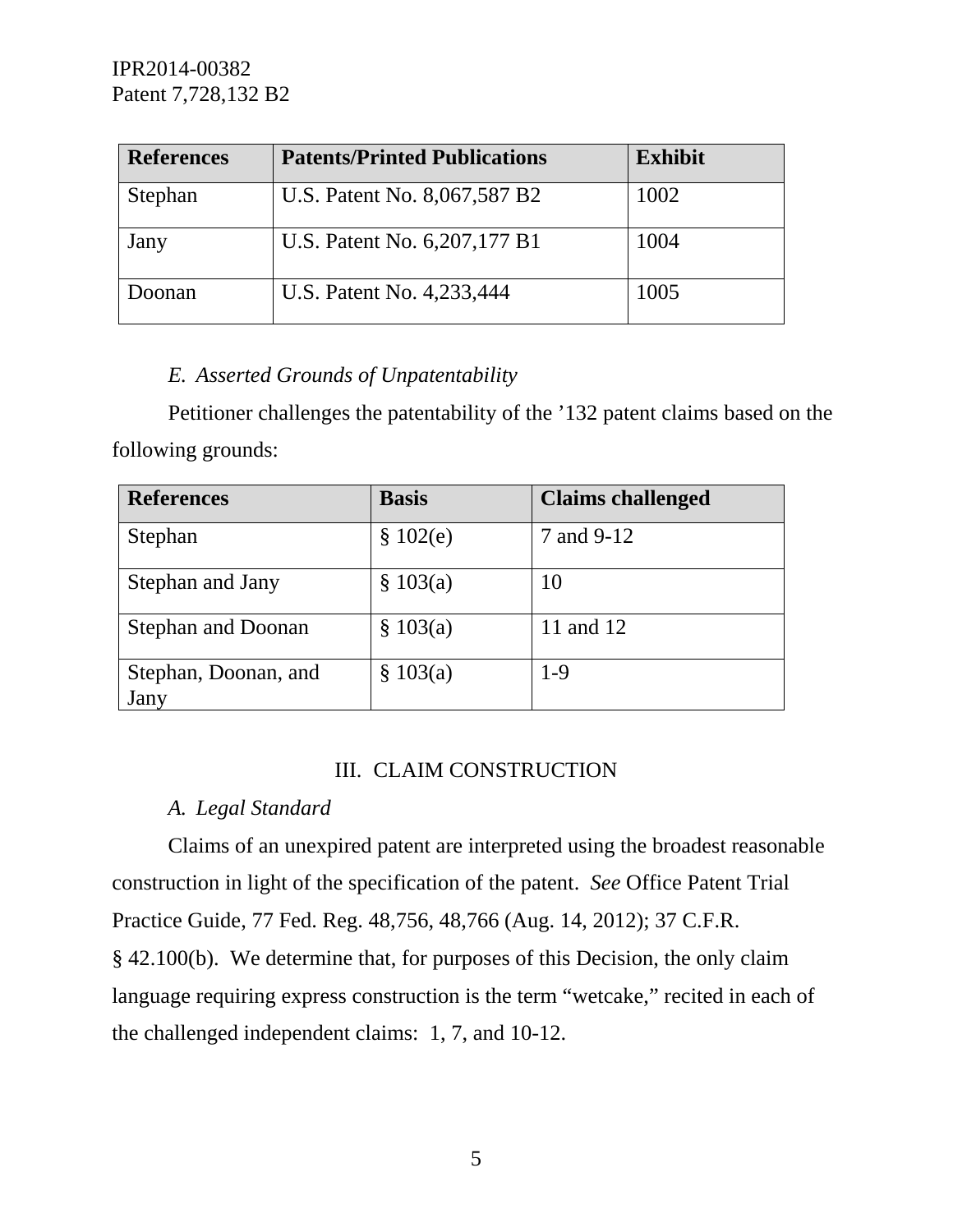-

# *B. Petitioner's and Patent Owner's Proposed Constructions for the Term "Wetcake"*

Petitioner does not offer a construction for the claim term "wetcake," *per se*, but proposes constructions for the phrases "cyanuric acid wetcake" and "wetcake of monoalkali metal cyanurate."1 Pet. 3-4. Petitioner contends the phrase "cyanuric acid wetcake," as used in the challenged claims, "means a composition comprising cyanuric acid and water, where the amount of water in the composition is about 20-40% by weight." Pet. 3 (citing Ex. 1001, 4:47-48, 6:60-62, 9:6-8; Ex. 1006, 3, ¶ 7a). Petitioner contends the phrase "wetcake of monoalkali metal cyanurate" means "a composition comprising monoalkali metal cyanurate and water, where the composition contains about 40-90% monoalkali metal cyanurate by weight." *Id.* at 4 (citing Ex. 1001, 5:3-8; Ex. 1006, 3, ¶ 7b).

Patent Owner contends "[t]he term 'wetcake' means a wet solid that is not a dry solid." Prelim. Resp. 4. Patent Owner provides numerous citations to the '132 patent, *see id.* at 4-5, in support of its argument that the Specification "clearly distinguish[es] between the physical state of a 'wetcake' and the physical state of a 'dry solid'," *id.* at 5. Patent Owner contends independent claims 7, 11, and 12 distinguish between the physical state of a wetcake and the physical state of a dry solid, requiring a step of drying a monoalkali metal cyanurate wetcake to prepare a "'dry solid' monoalkali metal cyanurate." *Id.* 

<sup>&</sup>lt;sup>1</sup>Petitioner and Patent Owner do not dispute that the phrases "wetcake of monoalkali metal cyanurate" and "monoalkali metal cyanurate wetcake" are used interchangeably in the '132 patent Specification, and agree these phrases should be construed identically. Pet. 4; Prelim. Resp. 6. We agree and, for convenience, we use the phrase "wetcake of monoalkali metal cyanurate" throughout our decision to refer to both terms.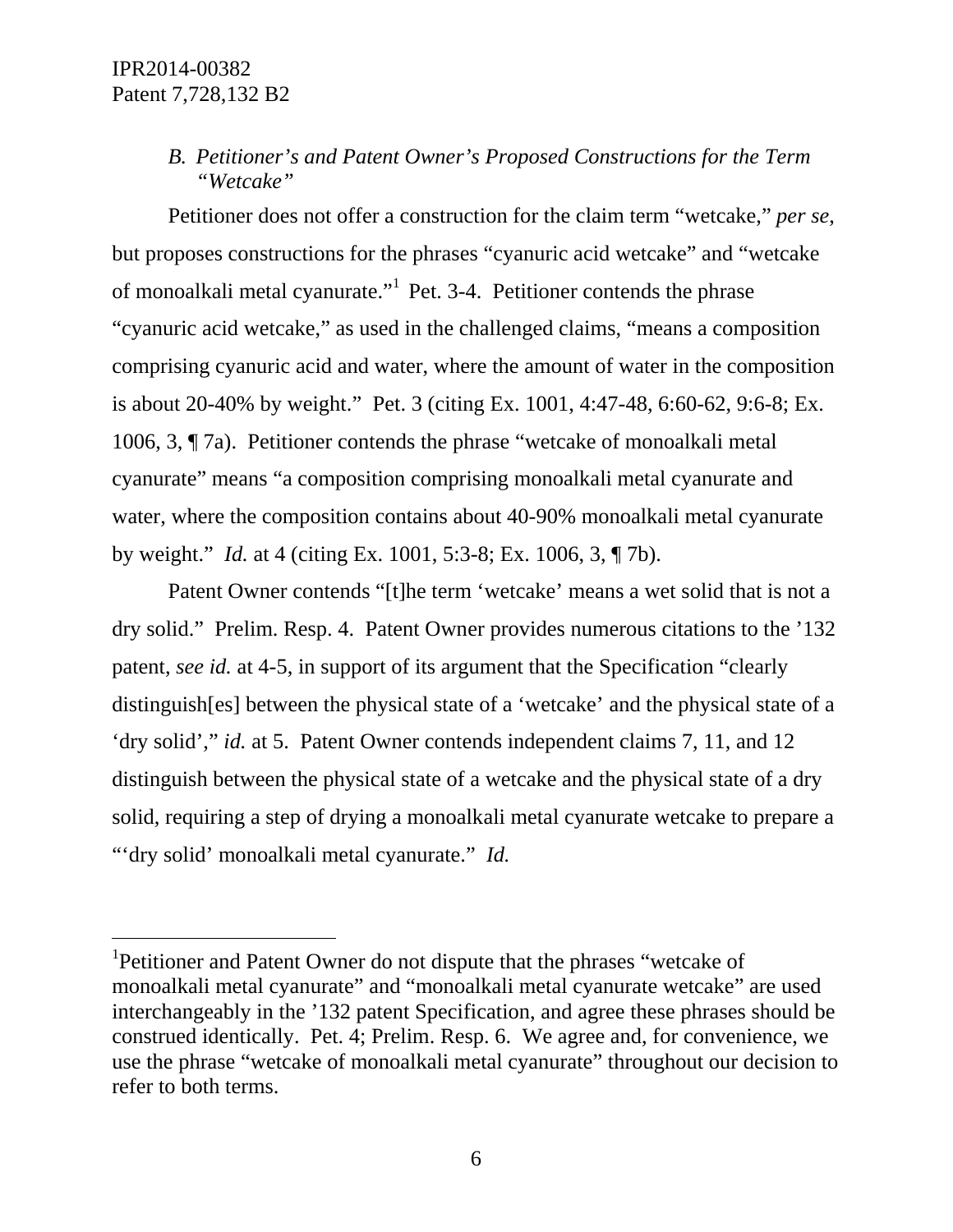Patent Owner argues Petitioner's proposed constructions for the phrases "cyanuric acid wetcake" and "wetcake of monoalkali metal cyanurate" fail to acknowledge that a wetcake is a wet solid, which is physically different from a dry solid. *Id.* at 6-7. Patent Owner contends these phrases mean, respectively, "a wet solid, not a dry solid, of cyanuric acid and water" and "a wet solid, not a dry solid, of a monoalkali metal cyanurate and water." *Id.* at 5-6.

## *C. The '132 Patent Claims*

Challenged independent claims 1, 7, and 10-12 recite blending "cyanuric acid wetcake"<sup>2</sup> with a monoalkali metal base to form "a wetcake of monoalkali metal cyanurate." Ex. 1001, 12:39-14:22. Challenged claims 7, 11, and 12 recite "method[s] for preparing a dry, solid monoalkali metal cyanurate" and further require a step of "[d]rying said monoalkali metal cyanurate wetcake." *Id.* at 13:3- 9, 14:4-22. The term "wetcake" is not used in the dependent claims. *Id.* at 12:51- 13:19 (claims 2-6, 8, and 9). The challenged claims do not use other terms such as "cake" or "semi-dry solid cake," *see infra* pp. 7-8, and do not explicitly recite solids or water contents of the wetcakes.

## *D. The '132 Patent Specification*

-

The '132 patent does not explicitly define the term "wetcake." *See generally* Ex. 1001. The '132 patent uses the terms "wetcake" and "cake" to describe monoalkali metal cyanurate material used to prepare a dry, solid monoalkali metal cyanurate. *Id.* at 8:58-9:34. The "dry solid monoalkali metal cyanurate," *id.* at 8:60-61, is prepared by "[d]rying the monoalkali metal cyanurate wetcake" in suitable drying equipment, such as a fluidized bed dryer or flash dryer, *id.* at 9:35- 39.

 $2$  Claims 10-12 recite "cyanuric acid or cyanuric acid wetcake."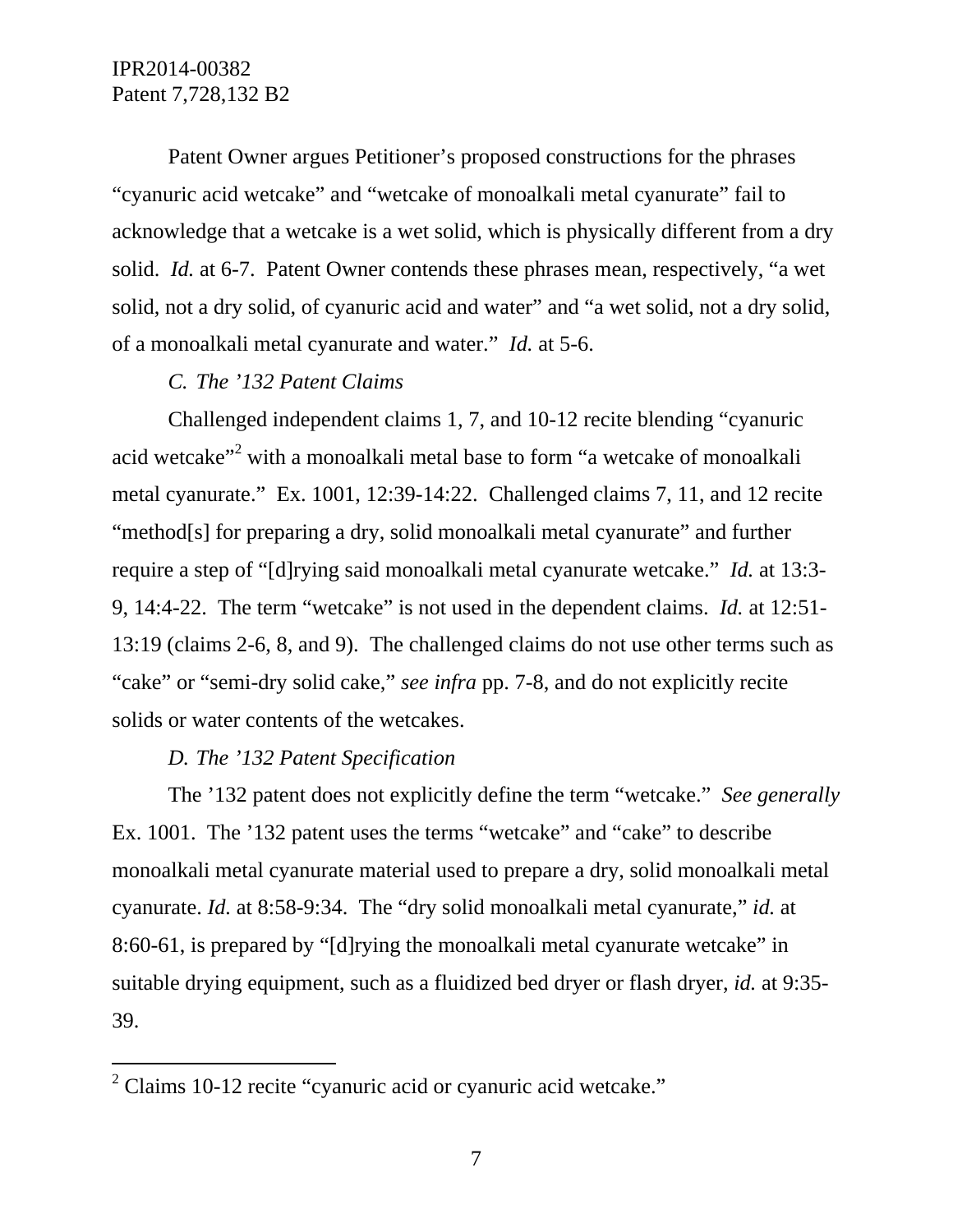The '132 patent also uses the terms "wetcake" and "cake" to describe monoalkali metal cyanurate material used to prepare slurries of monoalkali metal cyanurate. *Id.* at 3:51-65, 4:32-5:8, 6:46-7:20. In one embodiment, cyanuric acid and monoalkali metal base are dry-blended to form a "semi-dry solid cake" of monoalkali metal cyanurate. *Id.* at 3:53-54, 60-61. In another embodiment, monoalkali metal base is added to a slurry of cyanuric acid to form monoalkali metal cyanurate. *Id.* at 4:48-55. A "'wetcake' contain[ing] about 40-90% solid monoalkali metal cyanurate by weight" is then separated from the slurry. *Id.* at 5:3-4, 7-8 (internal quotation added).

The '132 patent also uses the term "wetcake" to describe cyanuric acid material used in forming the above-described monoalkali metal cyanurate wetcakes.

The cyanuric acid may be dry, virgin material or it may be a byproduct from [a process] using trichloroisocyanuric acid or sodium dichloroisocyanurate as a chemical reactant. When by-product material is used, it is generally available as a water-washed *wetcake* separated from the reaction liquors by any conventional solid-liquid separation technique, e.g., centrifugation, filtration, using a hydrocyclone, or by gravitational sedimentation. The amount of water in the wetcake is usually in the range of about 20-40% by weight.

*Id.* at 4:40-48, 6:53-62, 8:66-9:8 (emphasis added). The '132 patent also describes adding water to the dry virgin cyanuric acid so that it may be "processed as if it were cyanuric acid wetcake." *Id.* at 7:3-5, 9:16-18.

#### *E. The Prior Art*

"In construing claims, we look first to the intrinsic evidence of record." *Tate Access Floors, Inc. v. Interface Architectural Res., Inc.*, 279 F.3d 1357, 1371 n.4 (Fed. Cir. 2002). "[P]rior art cited in a patent or cited in the prosecution history of the patent constitutes intrinsic evidence." *Powell v. Home Depot U.S.A., Inc.*, 663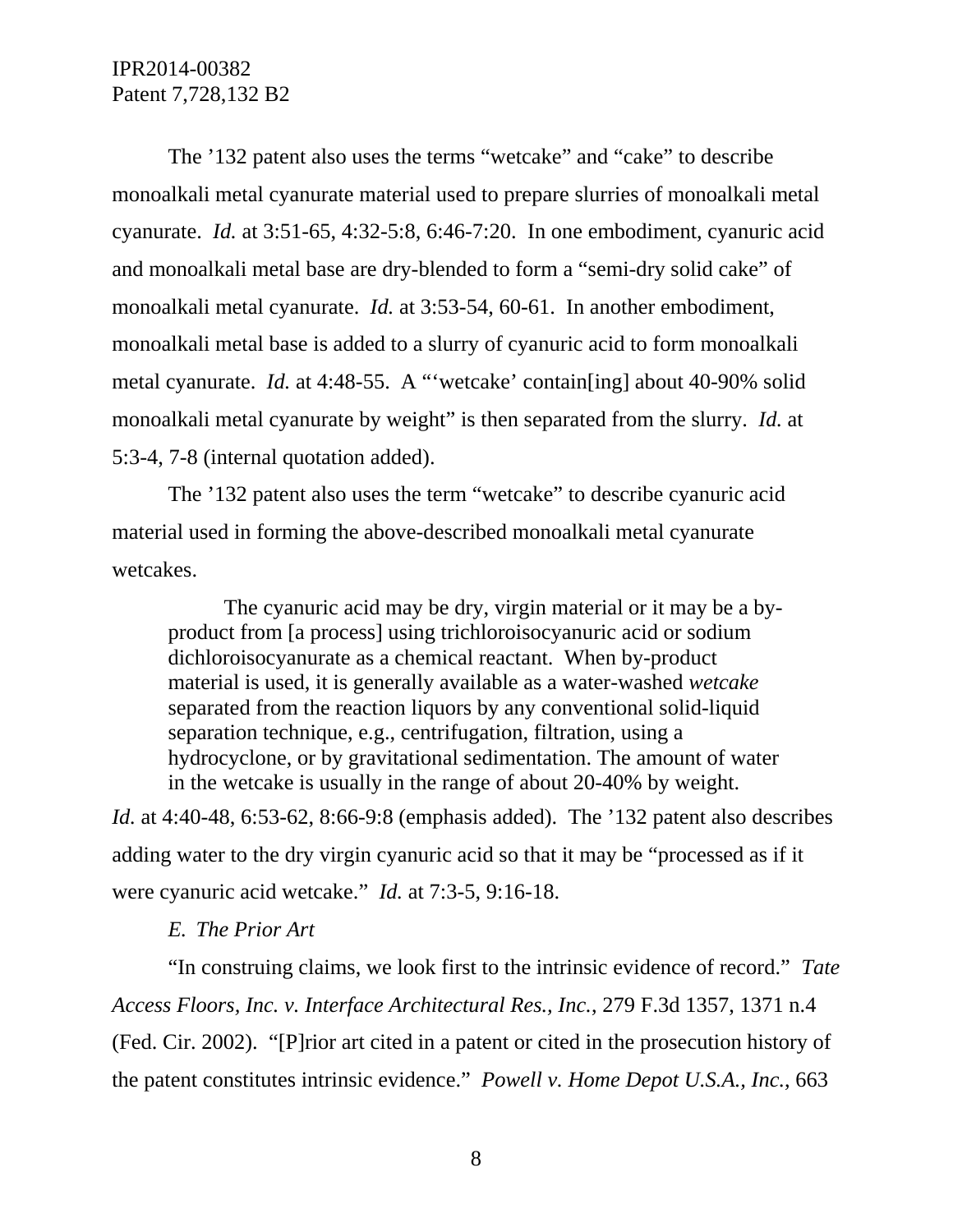F.3d 1221, 1231 (Fed. Cir. 2011) (quoting *Kumar v. Ovonic Battery Co.*, 351 F.3d 1364, 1368 (Fed. Cir. 2003)).

During prosecution of the '132 patent, the Examiner considered Doonan and Jany. Ex. 1001, page 1, "References Cited." In the "Description of the Related Art" section, *id.* at 1:14-3:23, the '132 patent describes the process of U.S. Patent No. 4,432,959, issued to Shimamura et al. on Feb. 21, 1984 (hereinafter "Shimamura"), Ex. 1001, 2:8-24, noting it is "an alternative [existing] process for producing the powder form of monosodium cyanurate," *id.* at 2:15-16.

Doonan discloses "[c]yanuric acid [for use in the manufacture of monoalkali metal cyanurates] is commercially available in powder (e.g. -100 to +300 mesh) or granular (e.g.  $-20$  to  $+100$  mesh) forms." Ex. 1005, 1:66-68. Doonan states that "cakes of cyanuric acid" may also be used, e.g., "a wet cake of cyanuric acid recovered from a filter or centrifuge . . . where the cake contains from about 65 to about 99 and preferably from about 70 to about 85 percent by weight of cyanuric acid." *Id.* at 2:1, 9-12.

Jany discloses cyanuric acid for use in swimming pool water "is typically in a dry (containing 6 wt % or less water), granulated form." Ex. 1004, 1:17-18. Jany discloses that slurries of pure cyanuric acid which have not been treated with caustic "tend to settle and form hard cakes that are typically difficult to resuspend." *Id.* at 1:28-29.

Shimamura describes "a process of producing sodium cyanurate in the form of dry powder," Shimamura 1:36-37,

by reacting iso cyanuric acid in powder form with sodium carbonate or sodium hydrogencarbonate in powder form, or with a mixture thereof, wherein at least one of said starting materials in powder form is a hydrate, or both of said starting materials are anhydrates, in which case water is added to the anhydrates in an amount sufficient to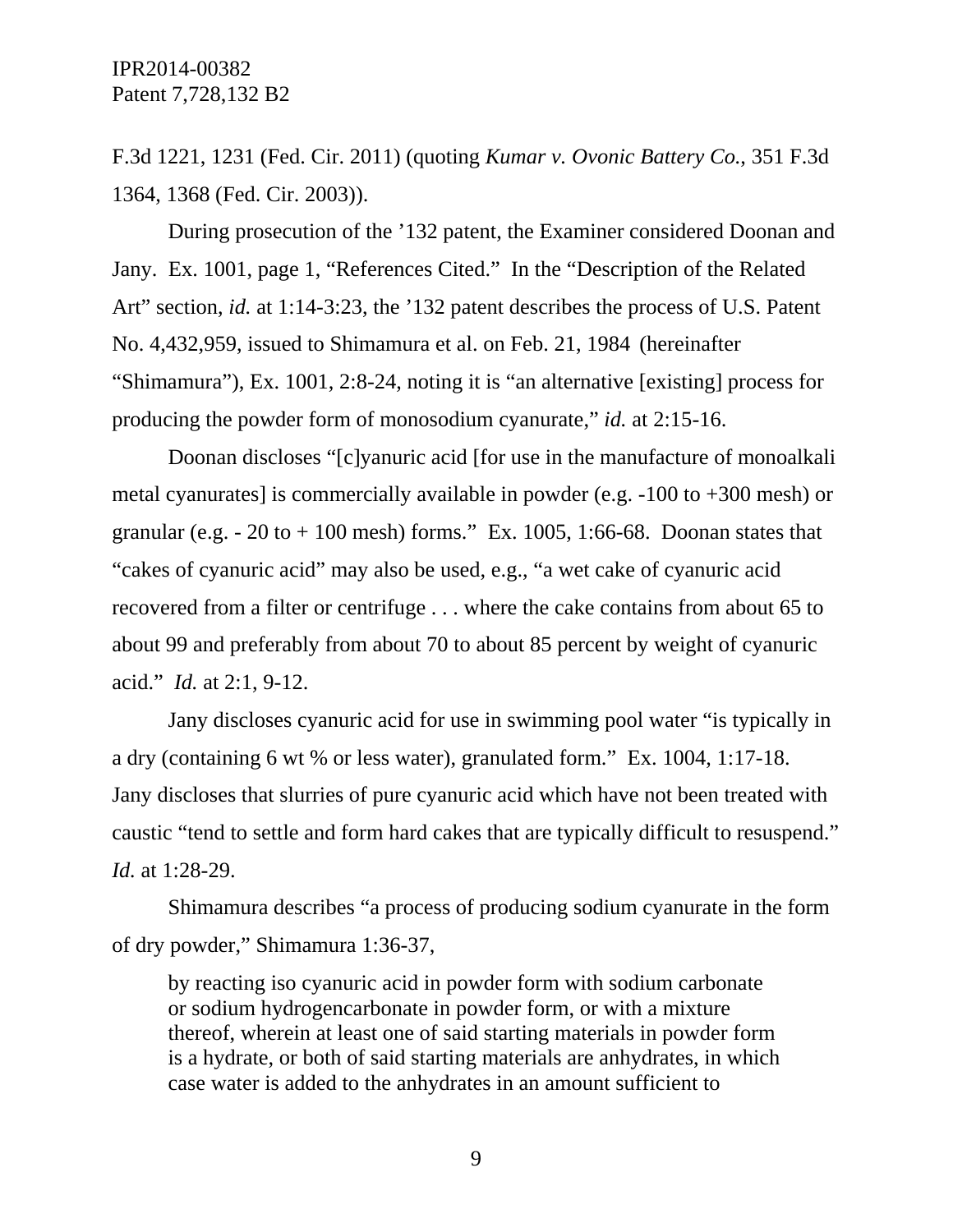produce a hydrate at room temperature, and wherein the starting materials are mixed and kneaded together in powder form while the materials are maintained at a temperature at which water may be liberated from said hydrate,

*id.* at 1:41-51. According to Shimamura, "[s]odium cyanurate that is obtained by the process according to the invention has rich fluidity and is free from any cakes. Thus, it can be used in the form of powder." *Id.* at 2:39-42.

*F. Stephan Declaration (Ex. 1006)* 

Petitioner cites to the Stephan Declaration (Ex. 1006) in support of its proposed claim construction. *See* Pet. 3-4. Declarant testifies that the term "cyanuric acid wetcake," as used in the '132 patent, "means a composition comprising cyanuric acid and water, where the amount of water in the composition is about 20-40% by weight. '132 Patent at 4:47-48, 6:60-62; 9:6-8." Ex. 1006, 3, ¶ 7a. Declarant testifies that "Stephan discloses blending cyanuric acid having 'a moisture content of 20% or less, preferably 5% or less,'" i.e., a cyanuric acid wetcake, "with a monoalkali metal base . . . to form a wetcake of monoalkali metal cyanurate." *Id.* at 10,  $\P$  11a, b. Declarant further testifies that the terms "monoalkali metal cyanurate wetcake," "wetcake of monoalkali metal cyanurate," and "wetcake of a monoalkali metal cyanurate," as used in the '132 patent, "mean a composition comprising monoalkali metal cyanurate and water, where the composition contains about 40-90% monoalkali metal cyanurate by weight." *Id.* at 3, ¶ 7b. Declarant testifies that "[o]ne of ordinary skill in the art at the time of the invention of the '132 Patent would have recognized that Stephan's disclosure of 'monosodium cyanurate monohydrate' as a reaction product (Stephan at 4:1-3) constitutes a wetcake of monoalkali metal cyanurate as that term is used in the '132 Patent." *Id.* at 10-11, ¶ 11c (determining, through calculation, that Stephan's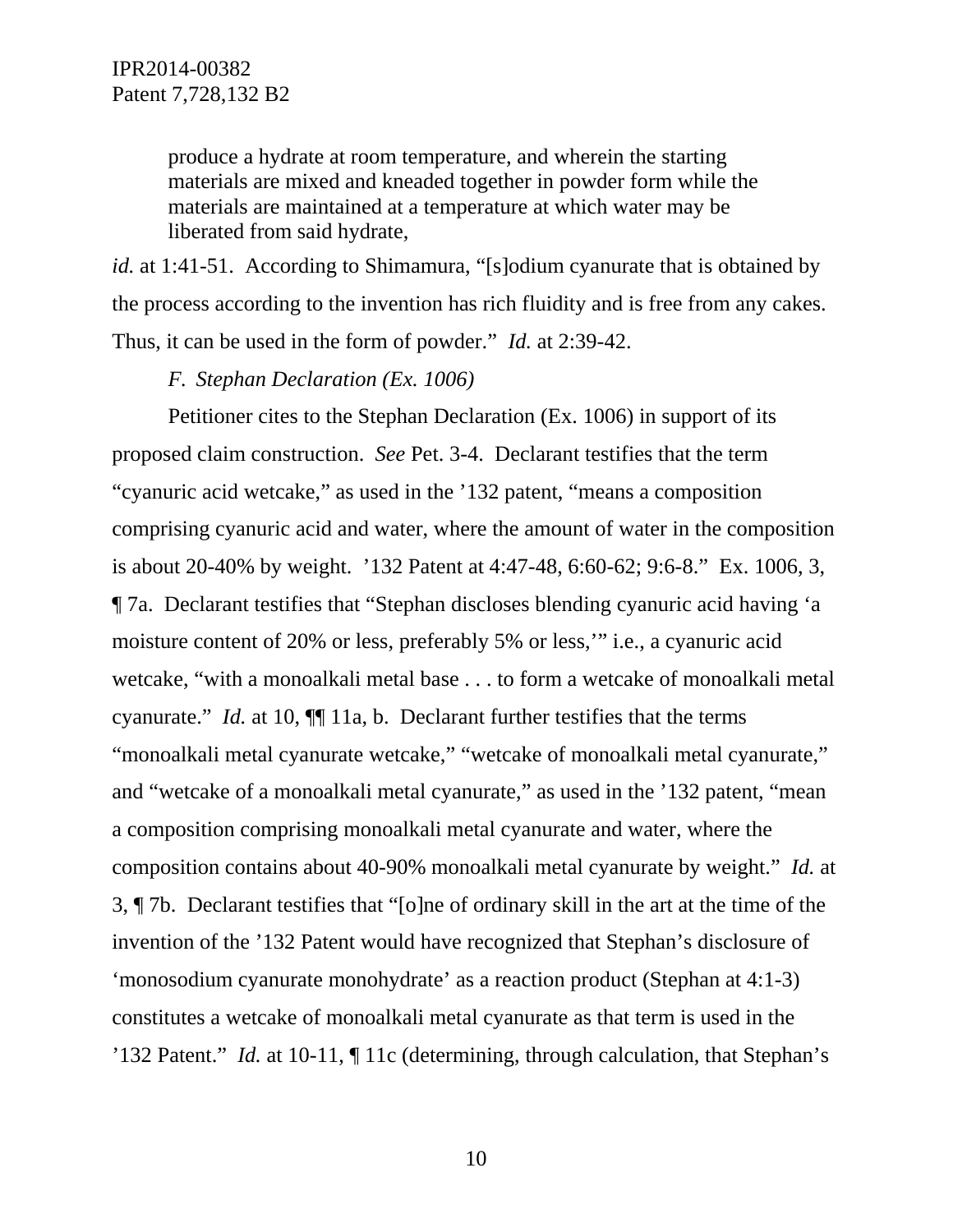monosodium cyanurate monohydrate contains 89.35% monoalkali metal cyanurate and 10.65% water).

## *G. Analysis*

 Based on our review of the Specification and related prior art, we agree with Patent Owner that one of ordinary skill in the art at the time of the invention would have understood that a wetcake is a wet solid, which physically differs from a dry solid. *See* Ex. 1001, claims 7, 11, and 12 (requiring a step of drying monoalkali metal cyanurate wetcake to produce a dry solid); Ex. 1001, 7:3-5, 9:16-18 ("[w]hen the cyanuric acid is dry, virgin material, sufficient water may be added so that it can be processed as if it were cyanuric acid wetcake"), *id.* at 8:60-61, 9:35-39 (describing preparation of a dry solid monoalkali metal cyanurate by drying a monoalkali metal cyanurate wetcake); Ex. 1005, 1:66-68, 2:1, 9-12 (disclosing cyanuric acid is commercially available in powder and granular forms, or in cake/wetcake form); Ex. 1004, 1:17-20, 28-29 (disclosing cyanuric acid is typically available in dry, granulated form and that cyanuric acid in slurry form may settle and form hard cakes); Shimamura 2:39-42 ("Sodium cyanurate that is obtained by the process according to the invention has rich fluidity and is free from any cakes. Thus, it can be used in the form of powder."). One of ordinary skill in the art would have understood that a wetcake and a powder may have the same moisture content, yet differ physically in that the particles of a wetcake are capable of adhering together to form a cake, while the particles of a powder do not adhere to each other, but are free flowing. *Compare* Ex. 1005, 2:9-12 (a wet cake of cyanuric acid containing from about 65-99% cyanuric acid) *with* Shimamura, 1:44- 45 ("wherein at least one of said starting materials in powder form is a hydrate").

Therefore, we interpret the claim term "wetcake" as meaning a solid material comprising particles having some adherence to one another such that they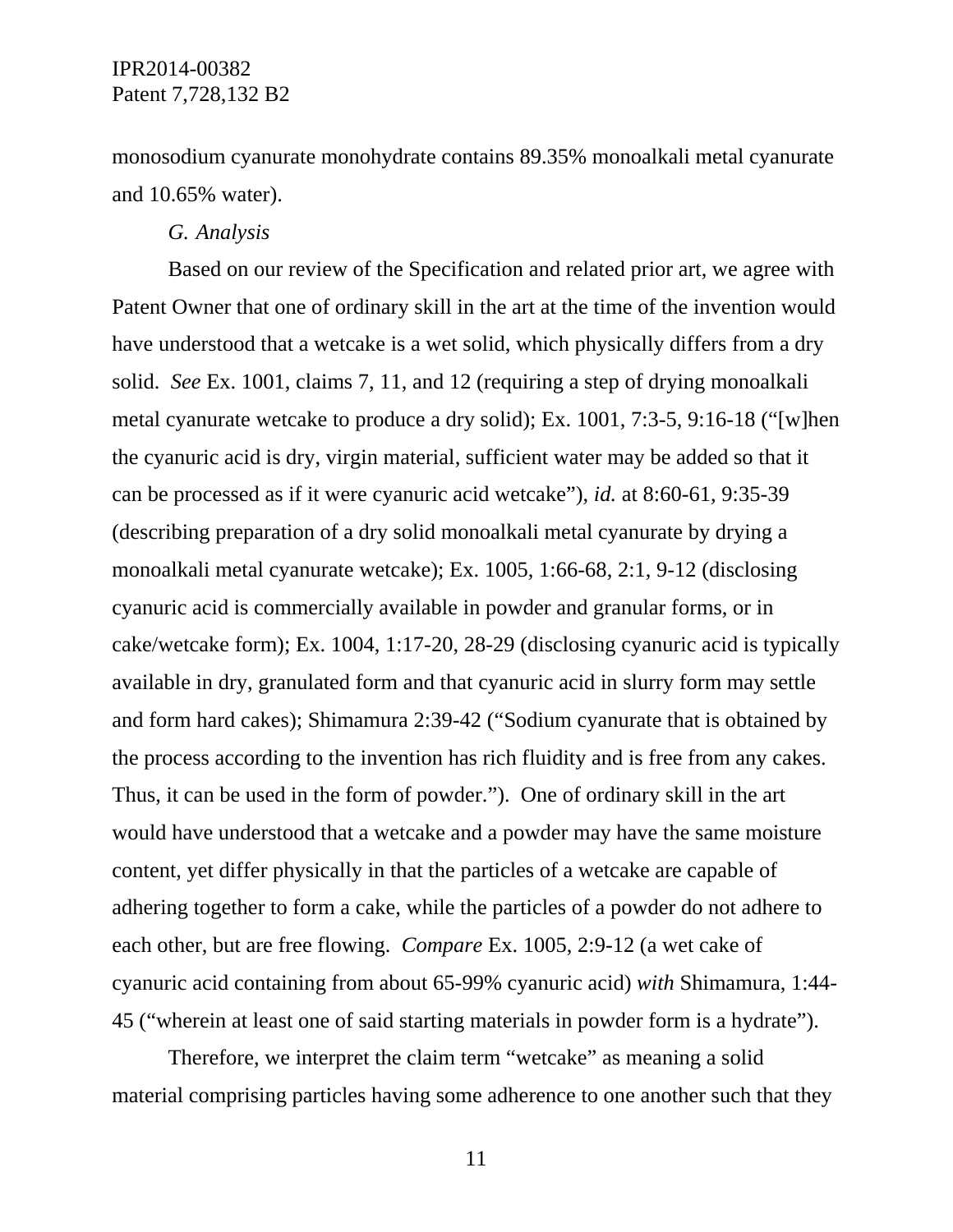are not free flowing. We do not adopt Declarant's proposed construction of "wetcake of monoalkali metal cyanurate" as necessarily encompassing material in the form of a hydrate, *see* Ex. 1006, 10, ¶ 11c, because Declarant's testimony is at odds with the intrinsic evidence, *see* Shimamura 1:44-49 ("wherein at least one of said starting materials in powder form is a hydrate, or both of said starting materials are anhydrates, in which case water is added to the anhydrates in an amount sufficient to produce a hydrate at room temperature, and wherein the starting materials are mixed and kneaded together in powder form"). We find that, for purposes of this Decision, a determination as to the specific moisture content of a "cyanuric acid wetcake" or a "wetcake of a monoalkali metal cyanurate" is unnecessary.

### IV. ANALYSIS

## *A. Anticipation of Claims 7 and 9-12 by Stephan*

Challenged independent claims 7, 11, and 12, and challenged dependent claim 9 recite a "method for preparing a dry, solid monoalkali metal cyanurate." Challenged independent claim 10 recites a "method for preparing a slurry of monoalkali metal cyanurate." Each of the independent claims recites a first step of blending cyanuric acid wetcake<sup>3</sup> with a monoalkali metal base to form "a wetcake of monoalkali metal cyanurate." Based on our interpretation of the claim term "wetcake," *supra* pp. 11-12, we determine the first step recited in each of challenged claims 7 and 10-12 requires forming a solid material comprising particles of monoalkali metal cyanurate having some adherence to one another such that they are not free flowing.

-

<sup>&</sup>lt;sup>3</sup>Claims 10-12 recite "cyanuric acid or cyanuric acid wetcake."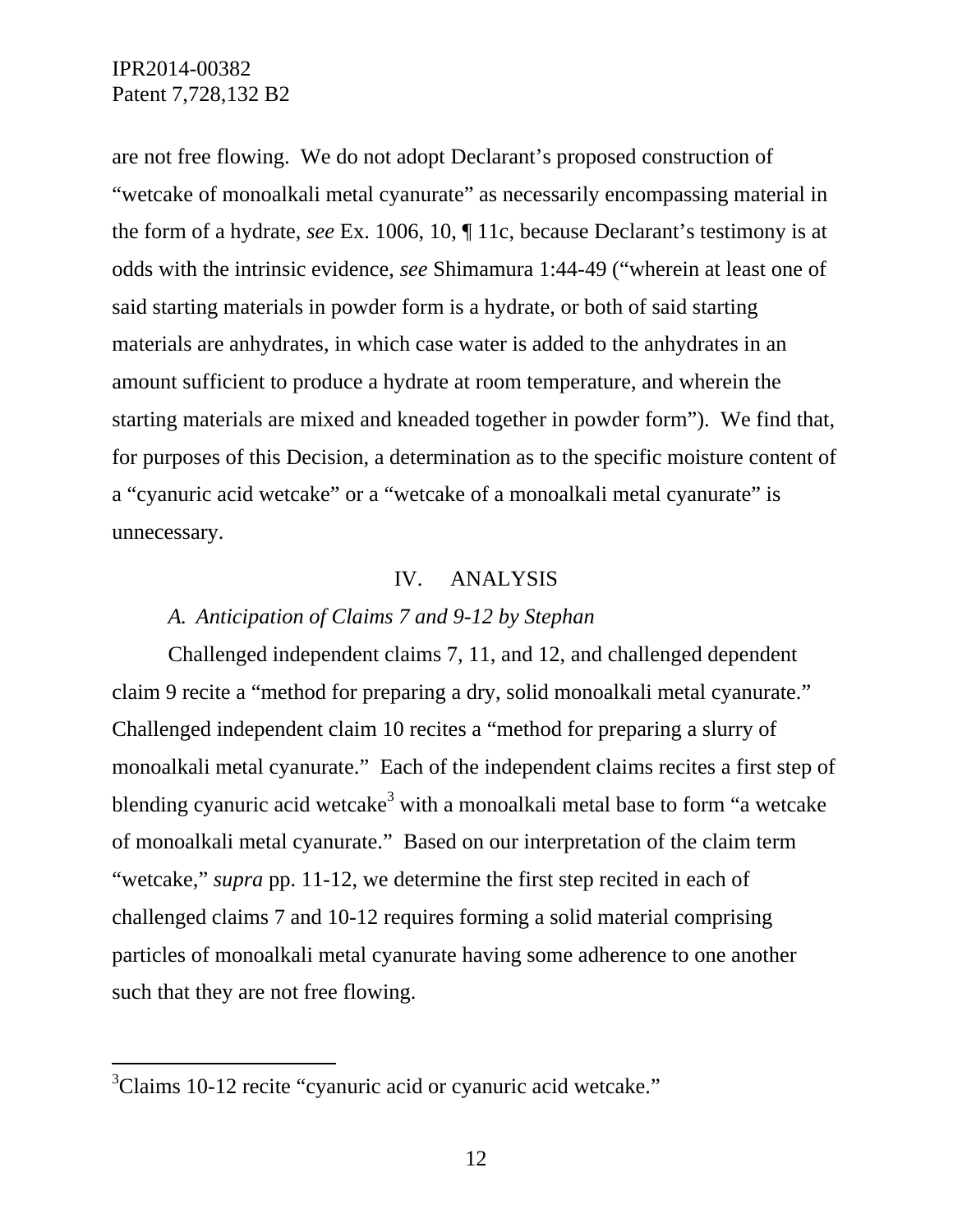## *1. Stephan (Ex. 1002)*

Stephan "relates to a process for producing a monoalkali metal cyanurate powder" by "adding an aqueous solution of a monoalkali hydroxide to a cyanuric acid powder." Ex. 1002, 2:44-47. "[T]he monoalkali hydroxide is [preferably] either sodium or potassium hydroxide and is present in solution at a concentration of from about 40% to about 60% wt/wt." *Id.* at 2:51-54. "The cyanuric acid powder should have a moisture content of 20% or less, preferably 5% or less," because excess moisture in the cyanuric acid powder causes the reactant mixture to form a pasty or dough-like mass. *Id.* at 3:5-8. Stephan indicates a preference for cyanuric acid powder below 20 mesh. *Id.* at 3: 29-30. Stephan defines "[t]he term 'powder'" as "any substance in the form of fine, dustlike particles, produced by crushing or grinding." *Id.* at 2:36-37. According to Stephan, "[t]he addition of a caustic hydroxide solution . . . to the cyanuric acid powder causes an exothermic reaction to take place[,]... reduc[ing] the amount of moisture present in the mix." *Id.* at 3:60-63. "The reaction can be terminated any time after the desired aqueous alkali metal hydroxide solution is added, preferably as long as the material has no clumps and is a free flowing powder." *Id.* at 4:29-32.

[T]he particle size of the formed sodium or potassium cyanurate will be reasonably equivalent to the particle size of the starting cyanuric acid powder. Mixing equipment, such as a ribbon blender, will form spherical particles during 1 to 6 hours of blending, and yield a free flowing, granular powder, which requires no additional drying or grinding.

*Id.* at 3:53-59. "Without further drying, the resultant alkali metal cyanurate will be a hydrate such as monosodium cyanurate monohydrate." *Id.* at 4:1-3; *see also id.*, Abstract ("The concentrated aqueous alkali hydroxide solution is added sequentially to the cyanuric acid powder as the admixture is vigorously mixed,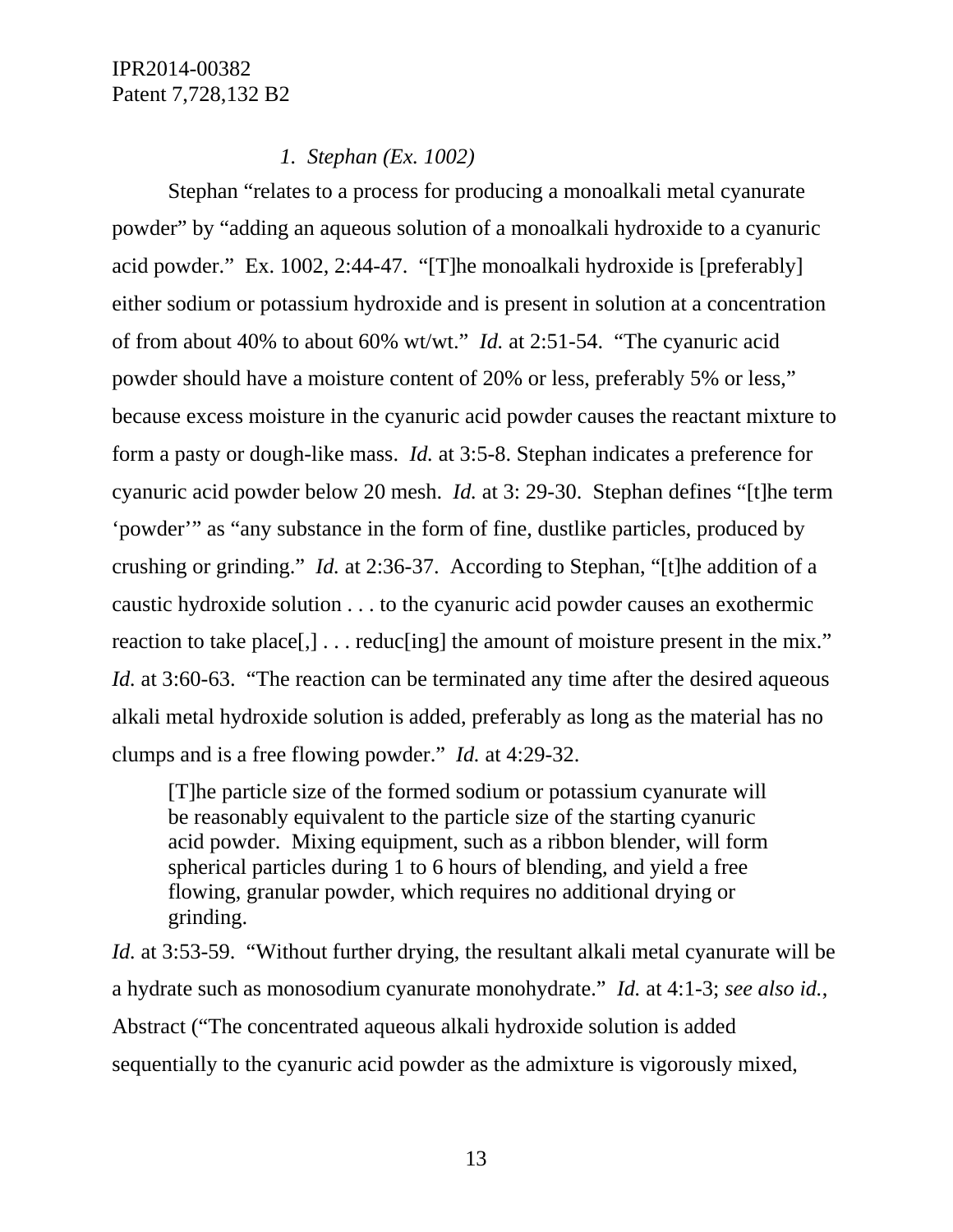forming a monoalkali metal cyanurate as a hydrated powder.").

## *2. Stephan Declaration (Ex. 1006)*

Declarant calculates the monosodium cyanurate monohydrate disclosed in Stephan as comprising 10.65% water and 89.35% monoalkali metal cyanurate by weight. Ex. 1006 at 11,  $\P$  11c. Declarant testifies that "[o]ne of ordinary skill in the art at the time of the invention of the '132 Patent would have recognized that Stephan's disclosure of 'monosodium cyanurate monhodyrate' as a reaction product (Stephan at 4:1-3) constitutes a wetcake of monoalkali metal cyanurate as that term is used in the '132 Patent." *Id.* at 10, ¶ 11c. Declarant's testimony is based on his opinion that "wetcake of monoalkali metal cyanurate" as recited in the challenged claims "mean[s] a composition comprising monoalkali metal cyanurate and water, where the composition contains about 40-90% monoalkali metal cyanurate by weight." *Id.* at 3, ¶ 7b.

### *3. Analysis*

"It is axiomatic that for anticipation, *each and every* claim limitation must be explicitly or inherently disclosed in the prior art." *In re NTP, INC.*, 654 F.3d 1279, 1302 (Fed. Cir. 2011) (citations omitted). "The anticipation analysis asks solely whether the prior art reference discloses and enables the claimed invention, and not how the prior art characterizes that disclosure or whether alternatives are also disclosed." *Hewlett-Packard Co. v. Mustek Sys., Inc.*, 340 F.3d 1314, 1324 n.6 (Fed. Cir. 2003).

Petitioner contends the monosodium cyanurate monohydrate formed in Stephan's method contains 89.35% monoalkali metal cyanurate and, therefore, corresponds to a "wetcake of monoalkali metal cyanurate," as recited in challenged claims 7 and 9-12. Pet. 20, 26, 30-31, and 34 (citing Ex. 1006 at 10-11, ¶ 11c). Petitioner's contention is based on Declarant's interpretation of the challenged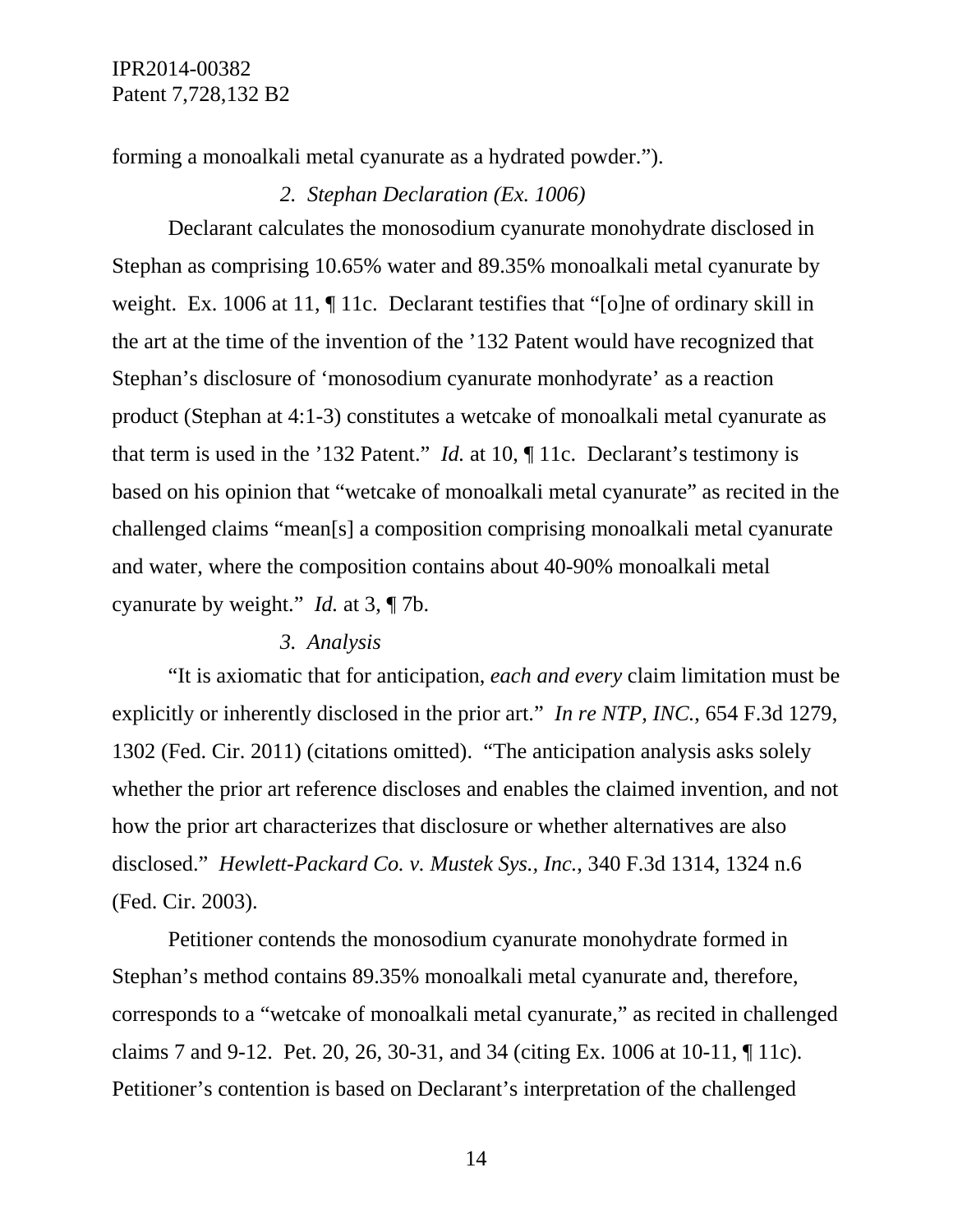claim limitation "wetcake of monoalkali metal cyanurate" as meaning a composition containing water and 40-90% monoalkali metal cyanurate by weight. *Id.* (citing Ex. 1006 at 3, ¶ 7b).

In response, Patent Owner argues Petitioner's proposed correspondence is based on an erroneous construction of the phrase "wetcake of monoalkali metal cyanurate" as encompassing a dry powder. Prelim. Resp. 25 and 30-31. Patent Owner contends Stephan's reaction mixture is in the form of a free flowing powder, and the product of the reaction, monosodium cyanurate monohydrate, is likewise a free flowing powder. *Id.* at 25 (citing Ex. 1002, 3:46-48, 3:57-58, 4:52- 53). Patent Owner argues Stephan's method "never forms a wetcake at any step." *Id.* (emphasis omitted); *see also id.* at 31.

We agree with Patent Owner that Stephan's disclosure is directed to formation of a dry, free-flowing powder, not a wet solid, of monoalkali metal cyanurate. *See* Ex. 1002, 4:29-32 (referring to the reaction product as a material having no clumps and "a free flowing powder"). A "wetcake," as we interpret this claim term, does not encompass a free-flowing powder, and does not necessarily encompass material in the form of a hydrate. *See supra* pp. 11-12.

Because Petitioner has not identified in Stephan a description of forming "a wetcake of a monoalkali metal cyanurate," as recited in challenged claims 7 and 9- 12, Petitioner has not demonstrated a reasonable likelihood that it would prevail on the ground that claims 7 and 9-12 are anticipated by Stephan.

### *C. Obviousness Grounds*

Petitioner argues claim 10 would have been obvious over Stephan in view of Jany, claims 11 and 12 would have been obvious over Stephan in view of Doonan, and claims 1-9 would have been obvious over Stephan in view of Jany and Doonan. Those grounds depend on Petitioner's contention that Stephan describes